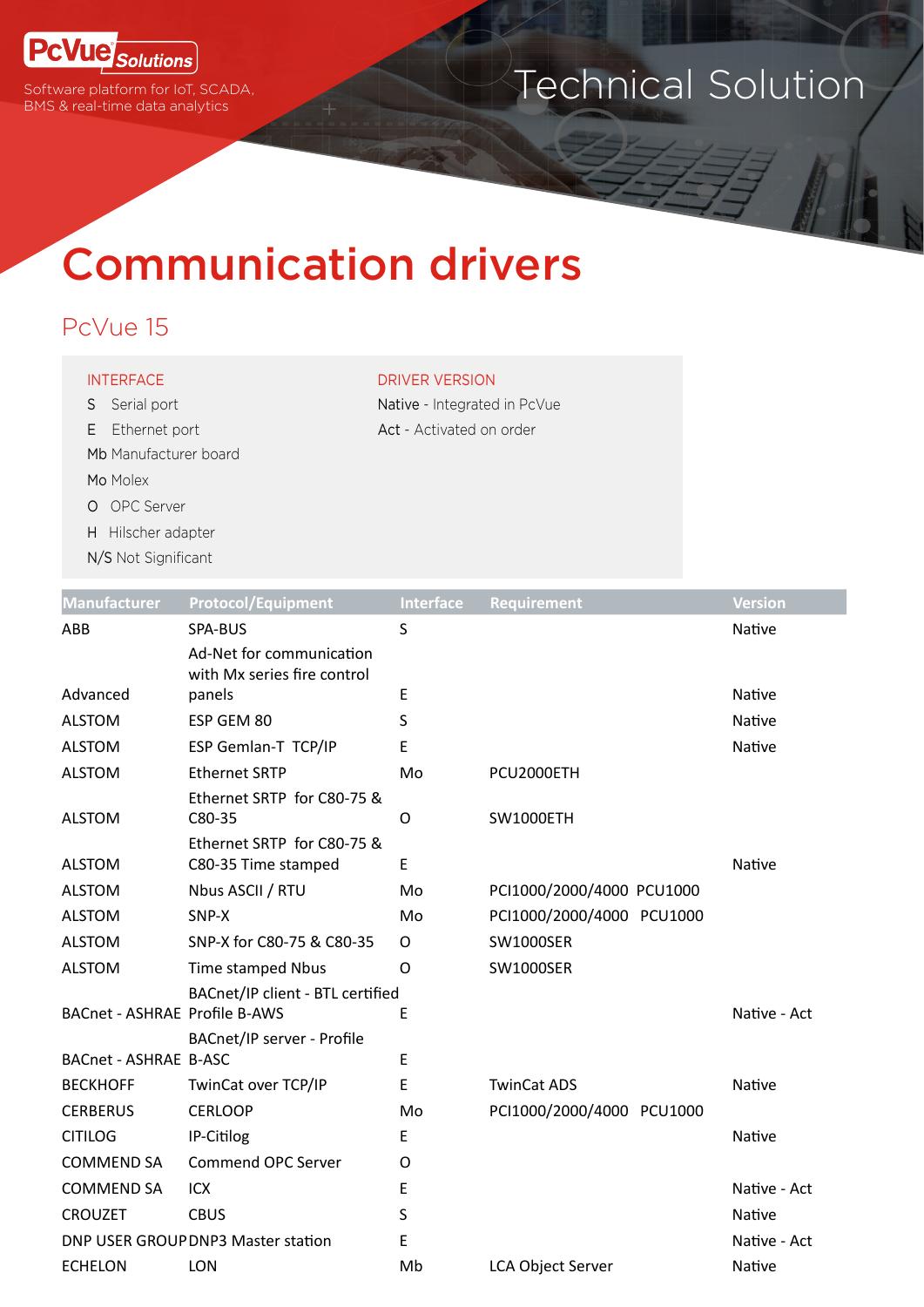### **PcVue** Solutions

| <b>Manufacturer</b>               | <b>Protocol/Equipment</b>                               | <b>Interface</b> | Requirement                        | <b>Version</b> | <b>Manufacturer</b>          | <b>Protocol/Equipment</b>                                            |             | Interface Requirement                                               | Version  |
|-----------------------------------|---------------------------------------------------------|------------------|------------------------------------|----------------|------------------------------|----------------------------------------------------------------------|-------------|---------------------------------------------------------------------|----------|
| <b>ECHELON</b>                    | LON                                                     | E                | NL220, LonMaker                    | Native         | <b>LSIS</b>                  | IP-XGT                                                               | E           |                                                                     |          |
| EIB                               | OPC EIB                                                 | O                | <b>EIBA Server</b>                 |                | <b>MATRIX</b>                | <b>PUP</b>                                                           | S.          |                                                                     | Native   |
| <b>ELSAG BAILEY</b>               | Data Link                                               | Mo               | PCI1000/2000/4000 PCU1000          |                | <b>MATSUSHITA</b>            | Mewtocol                                                             |             |                                                                     | Native   |
| <b>EMERSON</b>                    | DeltaV (DCS)                                            | $\circ$          | DeltaV OPC Server                  |                | <b>MATSUSHITA</b>            | Mewtocol IP                                                          |             |                                                                     | Native   |
|                                   | ROC protocol for Roc 300                                |                  |                                    |                | <b>MICROSOFT</b>             | DDE client                                                           | N/S         |                                                                     | Native   |
|                                   | Series, FloBoss 407 & 500                               |                  |                                    |                | <b>MITSUBISHI</b>            | <b>FX485</b>                                                         |             |                                                                     | Native   |
| <b>FISHER</b>                     | Series                                                  | S                |                                    | Native         | <b>MITSUBISHI</b>            | <b>FX-Series</b>                                                     |             |                                                                     | Native   |
| <b>GE FANUC</b>                   | <b>Ethernet SRTP</b>                                    | Mo               | PCU2000ETH                         |                | <b>MITSUBISHI</b>            | <b>Melsec A-Series</b>                                               |             |                                                                     | Native   |
| <b>GE FANUC</b>                   | Ethernet SRTP for 90-70 & 90-<br>30 Series Time stamped |                  |                                    | Native         |                              | Melsec TCP/IP for A and Q                                            |             |                                                                     |          |
| <b>GE FANUC</b>                   | SNP-X                                                   | Mo               | PCI1000/2000/4000 PCU1000          |                | <b>MITSUBISHI</b>            | Series                                                               | E           |                                                                     | Native   |
| <b>GE FANUC</b>                   | SNP-X for 90-70 & 90-30                                 | $\circ$          | SW1000SER or KEPServer             |                |                              |                                                                      |             | RioTcplib.dll Librairy - Please                                     |          |
| Generic                           | SQL driver                                              |                  |                                    | Native - Act   | <b>MTT</b>                   | ME1000                                                               | E.          | contact MTT                                                         |          |
| Generic                           | Modbus RTU over IP                                      | E                |                                    | Native         | <b>MOELLER</b>               | SucomA                                                               | Mo          | PCI1000/2000/4000 PCU1000                                           |          |
|                                   | <b>Standard NMEA supported</b>                          |                  |                                    |                | <b>MOELLER</b>               | SucomA                                                               | O           | SW1000SER or KEPServer                                              |          |
| <b>Generic GPS</b><br>protocol    | (GPPPA, GPGLL, GPGSA, GPGSV,<br>GPRMC, GPVTG)           |                  |                                    | Native         | <b>MOLEX</b>                 | All supported protocols                                              | $\mathsf O$ | For the complete list of supported<br>protocols visit www.molex.com |          |
| <b>HILSCHER</b>                   | MPI for Siemens S7-300 & S7-<br>400 via Ethernet        | H                | Netlink Adapter for MPI            | Native - Act   | <b>MOXA</b>                  | Moxa ioLogik - Support<br>controllers in the E1200 &<br>E2500 series | E.          |                                                                     | Native   |
|                                   |                                                         |                  | NB : Ethernet TCP/IP Client & UDP  |                | <b>MQTT</b>                  | MQTT - Publisher                                                     |             |                                                                     | Native - |
| <b>HITACHI</b>                    | EX8000 - MLC 8000 system                                | E                | Server                             | Native         | <b>MQTT</b>                  | MQTT - Subscriber                                                    |             |                                                                     | Native · |
| HONEYWELL                         | HC9000 Ethernet                                         | O                | KEPServer                          |                | <b>MULTITECH</b>             | LoRa                                                                 |             |                                                                     | Native - |
| HONEYWELL                         | PLANTSCAPE/EXPERION (DCS) O                             |                  | <b>Experion OPC Server</b>         | Native         | <b>NAPAQ</b>                 | XFLOW (RIO), TBC                                                     | 0           | DevIO OPC Server                                                    |          |
| HONEYWELL                         | <b>UDC</b> Ethernet                                     | O                | KEPServer                          |                | <b>NATIONAL</b>              | Optomux for FieldPoint and                                           |             |                                                                     |          |
| HONEYWELL                         | <b>UDC Serial</b>                                       | $\circ$          | <b>KEPServer</b>                   |                | <b>INSTRUMENT</b>            | <b>Compact FieldPoint</b>                                            | $\circ$     | OPC FIELD POINT SERVER                                              |          |
| IEC                               | IEC 60870-6 - ICCP/TASE.2                               | E                |                                    | Native - Act   |                              | Open Charge Point Protocole                                          |             |                                                                     |          |
| IEC                               | IEC 60870-5-101 Master                                  |                  |                                    | Native - Act   | <b>OCPP</b>                  | 1.6 for EV Charging stations                                         | -E          |                                                                     | Native - |
| IEC                               | IEC 60870-5-104 Master                                  | E                |                                    | Native - Act   | <b>ODVA</b>                  | <b>CIP</b>                                                           | $\circ$     | SW1000ETH or KEPServer                                              |          |
| IEC                               | IEC 60870-5-104 Outstation E                            |                  |                                    | Native - Act   | <b>OMRON</b>                 | All OMRON protocols                                                  | O           | CX Server OPC or KEPServer                                          |          |
|                                   | IEC 61850 Client - DNV-GL                               |                  |                                    |                |                              | <b>FINS TCP Support</b>                                              |             |                                                                     |          |
| IEC                               | certified                                               | Ε                |                                    | Native - Act   | <b>OMRON</b>                 | communication with Omron<br>FINS PLC over TCP                        |             |                                                                     | Native   |
| <b>JOHNSON</b><br><b>CONTROLS</b> | N2OPEN (Optomux)                                        | $\mathsf O$      | NT9100 OPC Server                  |                | <b>OMRON</b>                 | <b>FINS TCP</b>                                                      | E.<br>Mo    | PCU2000ETH                                                          |          |
| <b>JOHNSON</b>                    | Optomux N2 for DX9100 &                                 |                  |                                    |                |                              | FINS TCP for OMRON C, CV                                             |             |                                                                     |          |
| <b>CONTROLS</b>                   | DC9100                                                  | <sub>S</sub>     | DX & DC Series                     | Native         | <b>OMRON</b>                 | and CS series                                                        | O           | SW1000ETH                                                           |          |
| <b>JUMO</b>                       | JUMO_ASCII                                              |                  |                                    | Native         | <b>OMRON</b>                 | SYSMAC-WAY                                                           |             |                                                                     | Native   |
| <b>JUMO</b>                       | JUMO_JBUS                                               | S                |                                    | Native         | <b>OMRON</b>                 | SYSMAC-WAY                                                           | Mo          | PCI1000/2000/4000                                                   |          |
|                                   |                                                         |                  | For the complete list of supported |                | <b>OPC Foundation</b>        | OPC-UA DA Server                                                     | N/S         |                                                                     | Native - |
| <b>KEPWARE</b>                    | All supported protocols                                 | $\circ$          | protocols visit www.kepware.com    |                |                              | OPC Foundation OPC-UA DA Client                                      | N/S         |                                                                     | Native   |
| <b>KERLINK</b>                    | LoRa                                                    | F                |                                    | Native - Act   | OPC Foundation OPC-DA client |                                                                      | N/S         |                                                                     | Native   |
| <b>KNX</b>                        |                                                         |                  |                                    | Native - Act   | OPC Foundation OPC-DA Server |                                                                      | N/S         |                                                                     | Native   |
| <b>KROHNE</b>                     | <b>BM100 BUS</b>                                        |                  |                                    | Native         |                              | OPC Foundation OPC-XML DA client                                     | N/S         |                                                                     | Native   |
| <b>KROHNE</b>                     | <b>BM100 PTP</b>                                        |                  |                                    | Native         | OPTO22                       | Optomux                                                              |             | Johnson Controls DX 9100                                            | Native   |
| LANDIS&GYR                        | NRU/NRK                                                 | S                | Nirmo gateway                      | Native         | PERAX                        | P200, P400, P16                                                      | O           | DevIO                                                               |          |
| LEGRAND /                         |                                                         |                  |                                    |                | PERAX                        | Perax time stamped                                                   | S.          | <b>ARLEQUIN Concentrator</b>                                        | Native   |
| <b>BTICINO</b>                    | OpenSCS                                                 | E                |                                    | Native         |                              |                                                                      |             |                                                                     |          |

| <b>Manufacturer</b>                  | <b>Protocol/Equipment</b>                               |        | Interface Requirement                                               | Version       |
|--------------------------------------|---------------------------------------------------------|--------|---------------------------------------------------------------------|---------------|
| <b>LSIS</b>                          | IP-XGT                                                  | E      |                                                                     |               |
| <b>MATRIX</b>                        | <b>PUP</b>                                              | S      |                                                                     | Native        |
| <b>MATSUSHITA</b>                    | Mewtocol                                                | S      |                                                                     | Native        |
| <b>MATSUSHITA</b>                    | Mewtocol IP                                             | E      |                                                                     | Native        |
| <b>MICROSOFT</b>                     | <b>DDE</b> client                                       | N/S    |                                                                     | Native        |
| <b>MITSUBISHI</b>                    | <b>FX 485</b>                                           | S      |                                                                     | <b>Native</b> |
| <b>MITSUBISHI</b>                    | <b>FX-Series</b>                                        | S      |                                                                     | Native        |
| <b>MITSUBISHI</b>                    | <b>Melsec A-Series</b>                                  | S      |                                                                     | Native        |
| <b>MITSUBISHI</b>                    | Melsec TCP/IP for A and Q<br><b>Series</b>              | E      |                                                                     | Native        |
|                                      |                                                         |        | RioTcplib.dll Librairy - Please                                     |               |
| <b>MTT</b>                           | ME1000                                                  | E      | contact MTT                                                         |               |
| <b>MOELLER</b>                       | SucomA                                                  | Mo     | PCI1000/2000/4000 PCU1000                                           |               |
| <b>MOELLER</b>                       | SucomA                                                  | O      | SW1000SER or KEPServer                                              |               |
| <b>MOLEX</b>                         | All supported protocols                                 | O      | For the complete list of supported<br>protocols visit www.molex.com |               |
|                                      | Moxa ioLogik - Support<br>controllers in the E1200 &    |        |                                                                     |               |
| <b>MOXA</b>                          | E2500 series                                            | E      |                                                                     | Native        |
| <b>MQTT</b>                          | MQTT - Publisher                                        | E      |                                                                     | Native - Act  |
| <b>MQTT</b>                          | MQTT - Subscriber                                       | E      |                                                                     | Native - Act  |
| <b>MULTITECH</b>                     | LoRa                                                    | E      |                                                                     | Native - Act  |
| <b>NAPAQ</b>                         | XFLOW (RIO), TBC                                        | O      | DevIO OPC Server                                                    |               |
| <b>NATIONAL</b><br><b>INSTRUMENT</b> | Optomux for FieldPoint and<br><b>Compact FieldPoint</b> | O      | OPC FIELD POINT SERVER                                              |               |
|                                      | Open Charge Point Protocole                             |        |                                                                     |               |
| <b>OCPP</b>                          | 1.6 for EV Charging stations                            | E      |                                                                     | Native - Act  |
| <b>ODVA</b>                          | <b>CIP</b>                                              | O      | SW1000ETH or KEPServer                                              |               |
| <b>OMRON</b>                         | All OMRON protocols                                     | O      | CX Server OPC or KEPServer                                          |               |
|                                      | <b>FINS TCP Support</b><br>communication with Omron     |        |                                                                     |               |
| <b>OMRON</b>                         | FINS PLC over TCP                                       | E      |                                                                     | Native        |
| <b>OMRON</b>                         | <b>FINS TCP</b>                                         | Mo     | PCU2000ETH                                                          |               |
| <b>OMRON</b>                         | FINS TCP for OMRON C, CV<br>and CS series               |        | SW1000ETH                                                           |               |
| <b>OMRON</b>                         | SYSMAC-WAY                                              | O<br>S |                                                                     | Native        |
| <b>OMRON</b>                         | SYSMAC-WAY                                              | Mo     | PCI1000/2000/4000                                                   |               |
| <b>OPC Foundation</b>                | OPC-UA DA Server                                        | N/S    |                                                                     | Native - Act  |
| <b>OPC Foundation</b>                | OPC-UA DA Client                                        | N/S    |                                                                     | Native - Act  |
| <b>OPC Foundation</b>                | OPC-DA client                                           | N/S    |                                                                     | Native        |
| <b>OPC Foundation</b>                | OPC-DA Server                                           | N/S    |                                                                     | Native        |
| <b>OPC Foundation</b>                | OPC-XML DA client                                       | N/S    |                                                                     | Native        |
| OPTO22                               | Optomux                                                 | S      | Johnson Controls DX 9100                                            | Native        |
| PERAX                                | P200, P400, P16                                         | O      | DevIO                                                               |               |
| PERAX                                | Perax time stamped                                      | S      | <b>ARLEQUIN Concentrator</b>                                        | Native        |
|                                      |                                                         |        |                                                                     |               |

**PcVue** Solutions

| IP-XGT                                                                   | E       |                                                                     |               |
|--------------------------------------------------------------------------|---------|---------------------------------------------------------------------|---------------|
| <b>PUP</b>                                                               | S       |                                                                     | Native        |
| Mewtocol                                                                 | S       |                                                                     | Native        |
| Mewtocol IP                                                              | Ε       |                                                                     | <b>Native</b> |
| <b>DDE</b> client                                                        | N/S     |                                                                     | Native        |
| FX 485                                                                   | S       |                                                                     | Native        |
| <b>FX-Series</b>                                                         | S       |                                                                     | Native        |
| <b>Melsec A-Series</b>                                                   | S       |                                                                     | Native        |
| Melsec TCP/IP for A and Q                                                |         |                                                                     |               |
| Series                                                                   | E       |                                                                     | Native        |
|                                                                          |         | RioTcplib.dll Librairy - Please                                     |               |
| ME1000<br>SucomA                                                         | Ε<br>Mo | contact MTT<br>PCI1000/2000/4000 PCU1000                            |               |
|                                                                          |         | SW1000SER or KEPServer                                              |               |
| SucomA                                                                   | O       |                                                                     |               |
| All supported protocols                                                  | O       | For the complete list of supported<br>protocols visit www.molex.com |               |
| Moxa ioLogik - Support<br>controllers in the E1200 &<br>E2500 series     | Ε       |                                                                     | Native        |
| MQTT - Publisher                                                         | Ε       |                                                                     | Native - Act  |
| MQTT - Subscriber                                                        | E       |                                                                     | Native - Act  |
| LoRa                                                                     | E       |                                                                     | Native - Act  |
| XFLOW (RIO), TBC                                                         | O       | DevIO OPC Server                                                    |               |
| Optomux for FieldPoint and<br>Compact FieldPoint                         | 0       | OPC FIELD POINT SERVER                                              |               |
| Open Charge Point Protocole<br>1.6 for EV Charging stations              | Ε       |                                                                     | Native - Act  |
| CIP                                                                      | O       | SW1000ETH or KEPServer                                              |               |
| All OMRON protocols                                                      | O       | CX Server OPC or KEPServer                                          |               |
| <b>FINS TCP Support</b><br>communication with Omron<br>FINS PLC over TCP | E       |                                                                     | Native        |
| <b>FINS TCP</b>                                                          | Mo      | PCU2000ETH                                                          |               |
| FINS TCP for OMRON C, CV<br>and CS series                                | O       | SW1000ETH                                                           |               |
| SYSMAC-WAY                                                               | S       |                                                                     | Native        |
| SYSMAC-WAY                                                               | Mo      | PCI1000/2000/4000                                                   |               |
| OPC-UA DA Server                                                         | N/S     |                                                                     | Native - Act  |
| OPC-UA DA Client                                                         | N/S     |                                                                     | Native - Act  |
| OPC-DA client                                                            | N/S     |                                                                     | <b>Native</b> |
| <b>OPC-DA Server</b>                                                     | N/S     |                                                                     | Native        |
| OPC-XML DA client                                                        | N/S     |                                                                     | Native        |
| Optomux                                                                  | S       | Johnson Controls DX 9100                                            | Native        |
| P200, P400, P16                                                          | O       | DevIO                                                               |               |
| Perax time stamped                                                       | S       | <b>ARLEQUIN Concentrator</b>                                        | Native        |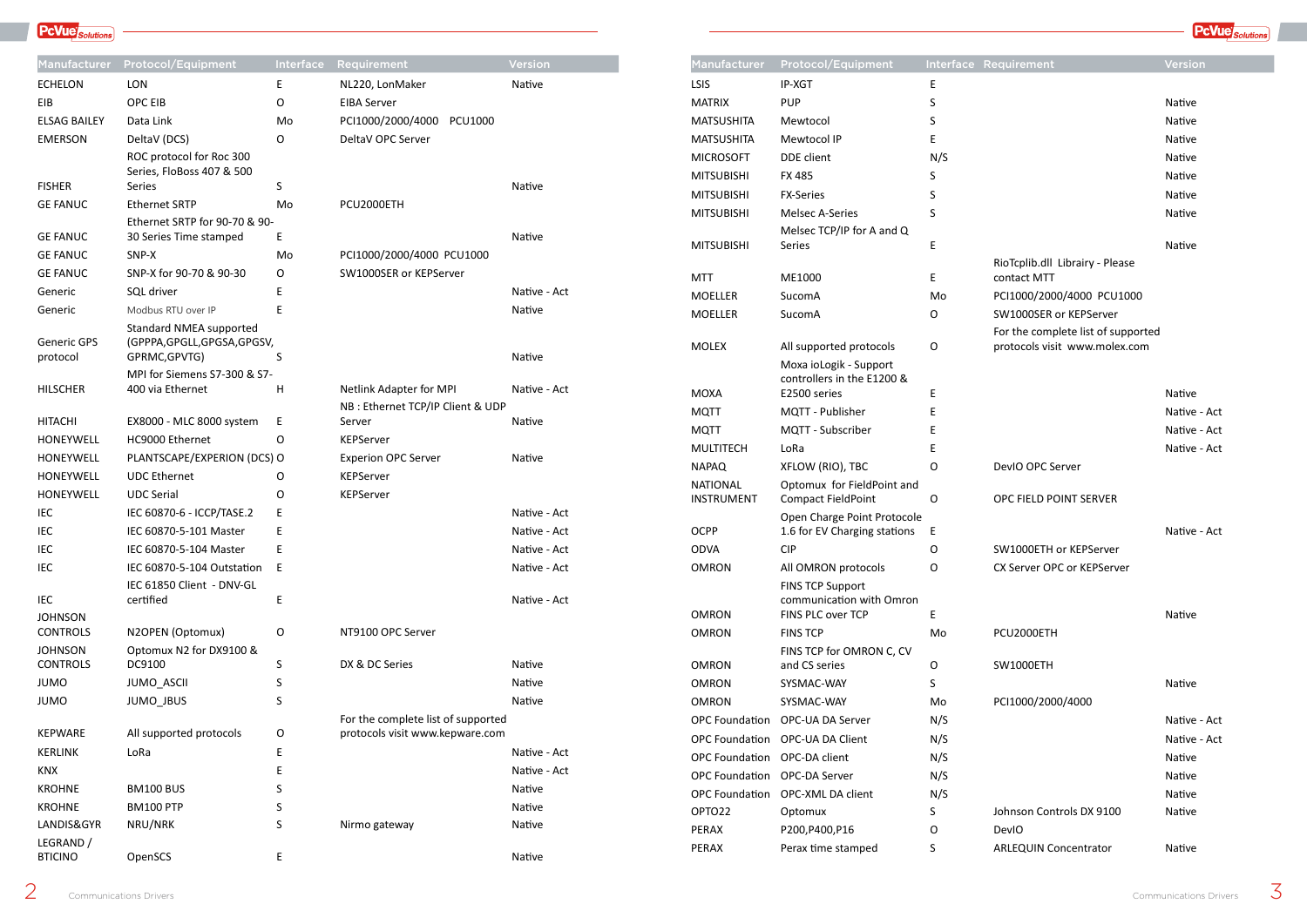Netlink (NL MPI, NT 40 MPI, NT50 MPI for ISO) Native - Act Siemens USB/RS Multi-Master cable Simatic Net or Matrikon PCI1000/2000/4000 PCU1000

| <b>Manufacturer</b>                 | <b>Protocol/Equipment</b>                                       |    | Interface Requirement                            | Versic |
|-------------------------------------|-----------------------------------------------------------------|----|--------------------------------------------------|--------|
| <b>SCHNEIDER</b><br><b>ELECTRIC</b> | Unitelway Slave                                                 | S  | <b>Client Slave</b>                              | Native |
| <b>SCHNEIDER</b><br><b>ELECTRIC</b> | Unitelway Slave                                                 | Mo | PCI1000/2000/4000<br><b>PCU1000</b>              |        |
| <b>SCHNEIDER</b><br><b>ELECTRIC</b> | Unitelway Slave                                                 | O  | <b>SW1000SER</b>                                 |        |
| <b>SCHNEIDER</b><br><b>ELECTRIC</b> | Unitelway Slave                                                 | O  | Schneider OFS OPC Server                         |        |
| <b>SIEMENS</b>                      | 3964 / 3964R, RK512<br>messaging via CP524 / 525                | S  |                                                  | Native |
| <b>SIEMENS</b>                      | All messaging Profibus FMS /<br>DP / FDL / MPI / PPI+ / PPI     | Mo | PCI1500PFB/2000PFB<br>PCU1500PFB                 |        |
| <b>SIEMENS</b>                      | AS511                                                           | Mo | PCI1000/2000/4000<br>PCU1000                     |        |
| <b>SIEMENS</b>                      | AS511 for S5 serie<br>programming port                          | O  | <b>SW1000SER</b>                                 |        |
| <b>SIEMENS</b>                      | Industrial Ethernet ISO on TCP<br>for S5 and TI                 | Mo | PCU2000ETH                                       |        |
| <b>SIEMENS</b>                      | Industrial Ethernet ISO on TCP<br>for S5 and TI                 | O  | SW1000ETH (H1 not supported)                     |        |
| <b>SIEMENS</b>                      | Industrial Ethernet ISO on TCP<br>for S7                        | E  |                                                  | Native |
|                                     | Industrial Ethernet TCP (Fetch<br>/ Write messaging) for S7-300 |    |                                                  |        |
| <b>SIEMENS</b>                      | & 400                                                           | E  |                                                  | Native |
| <b>SIEMENS</b>                      | S7 / MPI                                                        | H  | Netlink (NL MPI, NT 40 MPI, NT50<br>MPI for ISO) | Native |
| <b>SIEMENS</b>                      | S7 PPI                                                          | E  | Siemens USB/RS Multi-Master<br>cable             |        |
| <b>SIEMENS</b>                      | Sinec H1                                                        | O  | Simatic Net or Matrikon                          |        |
| <b>SIEMENS</b>                      | <b>TI-Direct</b>                                                | Mo | PCI1000/2000/4000 PCU1000                        |        |
| <b>SIEMENS</b>                      | TI-Direct for TI505 serie<br>programming port                   | O  | <b>SW1000SER</b>                                 |        |
|                                     | IP Camera with: CCIS1337-LP/                                    |    |                                                  |        |
| SIEMENS Video                       | CFVA-IP/CVVA-IP                                                 | 0  | SIEMENS MK8000 OPC Server                        |        |
| SIEMENS Video                       | <b>SIMATRIX</b>                                                 | O  | SIEMENS MK8000 OPC Server                        |        |
|                                     | SISTORE AX/CX/MX (NVS                                           |    |                                                  |        |
| SIEMENS Video                       | included)/MXpro/SX recorder<br>(DVRs)                           | O  | SIEMENS MK8000 OPC Server                        |        |
| SIEMENS Video                       | TELSCAN (Video Web Server) O                                    |    | SIEMENS MK8000 OPC Server                        |        |
| <b>SIEMENS Access</b>               | CerPass CC30 Controller                                         |    |                                                  |        |
| control                             | (SiPass connection)                                             | O  | SIEMENS MK8000 OPC Server                        |        |
| <b>SIEMENS Access</b><br>control    | <b>SiPass</b>                                                   | O  | SIEMENS MK8000 OPC Server                        |        |
| <b>SIEMENS Fire</b><br>Detection    | CC60 Gaz                                                        | O  | SIEMENS MK8000 OPC Server                        |        |
| <b>SIEMENS Fire</b><br>Detection    | CS11 AlgoRex                                                    | O  | SIEMENS MK8000 OPC Server                        |        |
| <b>SIEMENS Fire</b><br>Detection    | CS1115                                                          | O  | SIEMENS MK8000 OPC Server                        |        |

Native - Act

| <b>PcVue</b> Solutions |                                                    |                  |                                     |               |
|------------------------|----------------------------------------------------|------------------|-------------------------------------|---------------|
| <b>Manufacturer</b>    | <b>Protocol/Equipment</b>                          | <b>Interface</b> | Requirement                         | Version       |
| <b>PHOENIX</b>         |                                                    |                  |                                     |               |
| <b>CONTACT</b>         | InterBus S                                         | 0                | InterBus OPC Server                 |               |
| <b>PROFIBUS</b>        | All messaging FMS / DP / FDL<br>/ S5 / S7 / MPI    | Mo               | PCI1500PFB/2000PFB<br>PCU1500PFB    |               |
|                        |                                                    |                  | PCI1500S7 PCU1500S7                 |               |
| <b>PROFIBUS</b>        | S7 / MPI only                                      | Mo               | PCU1000PFB                          |               |
| QUADLOG                | <b>APACS M-BUS</b>                                 | O                | <b>APACS OPC Server</b>             |               |
| <b>ROCKWELL</b>        |                                                    |                  |                                     |               |
| <b>AUTOMATION</b>      | All Allen Bradley protocols                        | O                | <b>RSLinx OEM or KEPServer</b>      |               |
| <b>ROCKWELL</b>        |                                                    |                  |                                     |               |
| <b>AUTOMATION</b>      | DF1                                                | Mo               | PCI1000/2000/4000 PCU1000           |               |
| <b>ROCKWELL</b>        |                                                    |                  |                                     |               |
| <b>AUTOMATION</b>      | DF1 / DH+ / EtherNet/IP etc.                       | Mb/E/S           | <b>RSLinx OEM</b>                   | <b>Native</b> |
| <b>ROCKWELL</b>        | DF1 peer to peer for SLC500                        |                  |                                     |               |
| <b>AUTOMATION</b>      | Serie only                                         | S                |                                     | Native        |
| <b>ROCKWELL</b>        | EtherNet/IP for PLC-5, SLC-                        |                  |                                     |               |
| <b>AUTOMATION</b>      | 500 and Logix 5000                                 | Mo               | PCU2000ETH                          |               |
|                        | EtherNet/IP for Logix5000<br>access (CompactLogix, |                  |                                     |               |
| <b>ROCKWELL</b>        | ControlLogix, DriveLogix and                       |                  |                                     |               |
| <b>AUTOMATION</b>      | FlexLogix controllers)                             | Ε                |                                     | Native -      |
| <b>SAIA BURGESS</b>    |                                                    |                  |                                     |               |
| <b>CONTROLS</b>        | Ether-S-Net                                        | E                |                                     | <b>Native</b> |
| <b>SAIA BURGESS</b>    |                                                    |                  |                                     |               |
| <b>CONTROLS</b>        | S-Net                                              | $\sf S$          |                                     | <b>Native</b> |
|                        |                                                    |                  | Sauter OPC Server + ActiveX         |               |
| SAUTER                 | NovaNet                                            | $\sf S$          | TimeTable                           |               |
| <b>SCHNEIDER</b>       |                                                    |                  |                                     |               |
| <b>ELECTRIC</b>        | Ethway                                             | Mo               | PCU2000ETH                          |               |
| <b>SCHNEIDER</b>       | Modbus ASCII / RTU Slave                           |                  |                                     |               |
| <b>ELECTRIC</b>        | <b>Time stamped Modbus</b>                         | Mo               | PCI1000/2000/4000<br><b>PCU1000</b> |               |
| <b>SCHNEIDER</b>       | Modbus ASCII / RTU Slave                           |                  |                                     |               |

ELECTRIC

**PcVue** 

Time stamped Modbus O SW1000SER

ELECTRIC Uni-TE TCP/IP 0 Schneider OFS OPC Server

| <b>SCHNEIDER</b><br><b>ELECTRIC</b> | Modbus Master ASCII / RTU<br><b>Time stamped Modbus</b> | S  |                                                          | Native |
|-------------------------------------|---------------------------------------------------------|----|----------------------------------------------------------|--------|
| <b>SCHNEIDER</b><br><b>ELECTRIC</b> | Modbus+                                                 | Mb |                                                          | Native |
| <b>SCHNEIDER</b><br><b>ELECTRIC</b> | Open Modbus TCP/IP Master<br><b>Time stamped Modbus</b> | E  |                                                          | Native |
| <b>SCHNEIDER</b><br><b>ELECTRIC</b> | Open Modbus TCP/IP Slave                                | E  |                                                          | Native |
| <b>SCHNEIDER</b><br><b>ELECTRIC</b> | Ethway                                                  | O  | Schneider OFS OPC Server (time<br>stamped not supported) |        |
| <b>SCHNEIDER</b><br><b>ELECTRIC</b> | Uni-TE TCP/IP                                           | Mo | PCU2000ETH                                               |        |
| <b>SCHNEIDER</b><br><b>ELECTRIC</b> | Uni-TE TCP/IP                                           | O  | SW1000ETH                                                |        |
| <b>SCHNEIDER</b>                    |                                                         |    |                                                          |        |